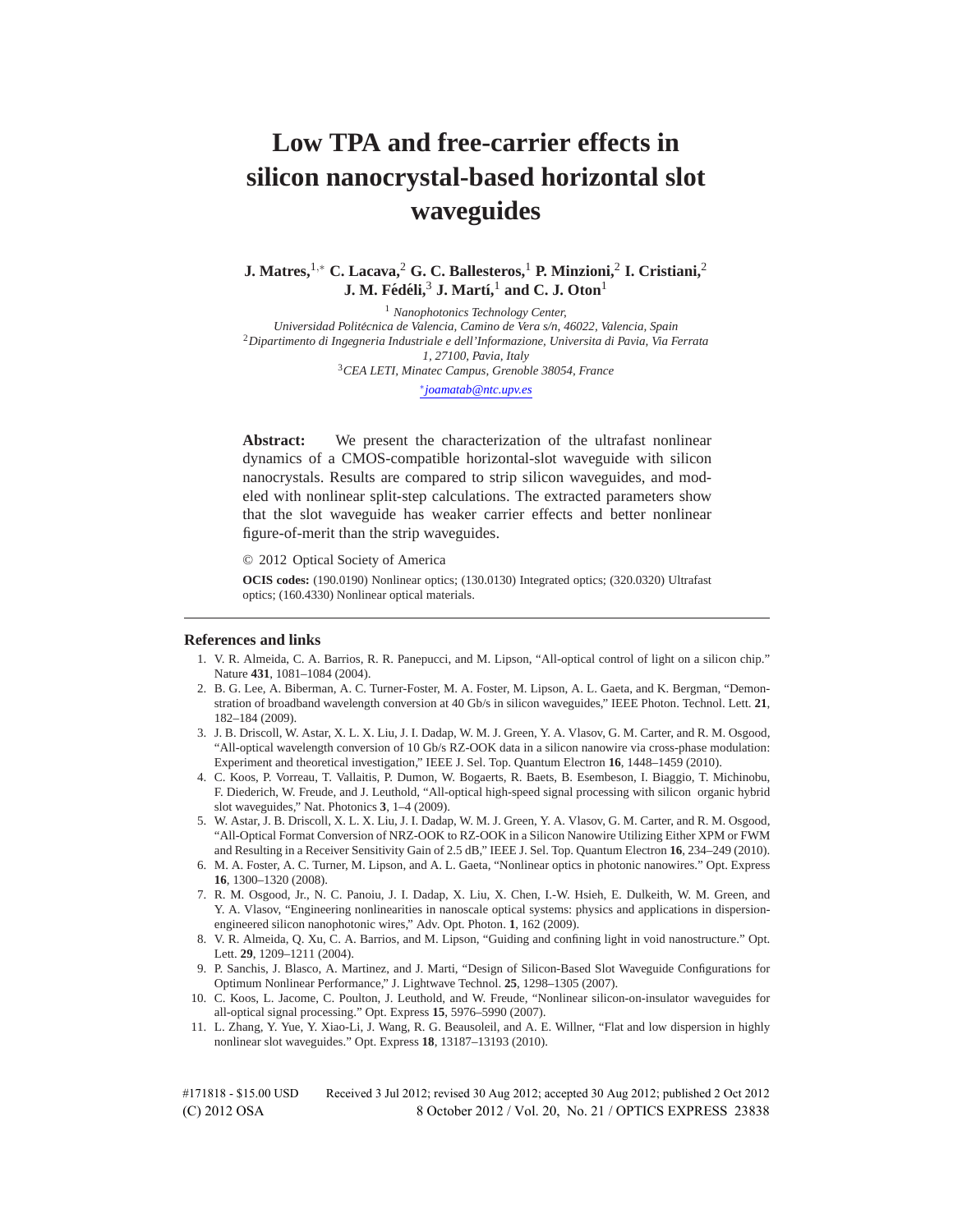- 12. I. D. Rukhlenko, M. Premaratne, and G. P. Agrawal, "Effective mode area and its optimization in siliconnanocrystal waveguides." Opt. Lett. **37**, 2295–7 (2012).
- 13. R. Spano, N. Daldosso, M. Cazzanelli, L. Ferraioli, L. Tartara, J. Yu, V. Degiorgio, E. Giordana, J. M. Fedeli, and L. Pavesi, "Bound electronic and free carrier nonlinearities in Silicon nanocrystals at 1550nm." Opt. Express **17**, 3941–3950 (2009).
- 14. A. Martínez, J. Blasco, P. Sanchis, J. V. Galán, J. García-Rupérez, E. Jordana, P. Gautier, Y. Lebour, S. Hernández, R. Guider, N. Daldosso, B. Garrido, J. M. Fedeli, L. Pavesi, J. Martí, and R. Spano, "Ultrafast all-optical switching in a silicon-nanocrystal-based silicon slot waveguide at telecom wavelengths." Nano Lett. **10**, 1506–1511 (2010).
- 15. C. J. Oton, J. Matres, A. Martinez, P. Sanchis, J. P. Colonna, C. Ratin, J. M. Fedeli, and J. Marti, "Ultrafast all-optical logic gates with silicon nanocrystal-based slot waveguides," in Proc. of 7th IEEE Int. Conf. on Group IV Photonics, 171-173 (IEEE, 2010).
- 16. A. Trita, C. Lacava, P. Minzioni, J.-P. Colonna, P. Gautier, J.-M. Fedeli, and I. Cristiani, "Ultra-high four wave mixing efficiency in slot waveguides with silicon nanocrystals," Appl. Phys. Lett. **99**, 191105 (2011).
- 17. C. Garcia, B. Garrido, P. Pellegrino, J. R. Morante, M. Melchiorri, N. Daldosso, L. Pavesi, E. Scheid, and G. Sarrabayrouse, "Low loss Silica waveguides containing Si nanocrystals," in "New Materials for Microphotonics, Ed. J. H. Shin, M. Brongersma, C. Buchal, F. Priolo, MRS Proceedings," (2004),**817**, L4.1–L4.6.
- 18. E. Jordana, J.-M. Fedeli, P. Lyan, J. P. Colonna, P. E. Gautier, N. Daldosso, L. Pavesi, Y. Lebour, P. Pellegrino, B. Garrido, J. Blasco, F. Cuesta-Soto, and P. Sanchis, "Deep-UV Lithography Fabrication of Slot Waveguides and Sandwiched Waveguides for Nonlinear Applications," in Proc. of 4th IEEE Int. Conf. on Group IV Photonics, 1-3 (IEEE, 2007).
- 19. V. Mizrahi, K. W. Delong, G. I. Stegeman, M. A. Saifi, and M. J. Andrejco, "Two-photon absorption as a limitation to all-optical switching." Opt. Lett. **14**, 1140–1142 (1989).
- 20. T. Vallaitis, S. Bogatscher, L. Alloatti, P. Dumon, R. Baets, M. L. Scimeca, I. Biaggio, F. Diederich, C. Koos, W. Freude, and J. Leuthold, "Optical properties of highly nonlinear silicon-organic hybrid (SOH) waveguide geometries." Opt. Express **17**, 17357–17368 (2009).
- 21. T. van Buuren, L. Dinh, L. Chase, W. Siekhaus, and L. Terminello, "Changes in the Electronic Properties of Si Nanocrystals as a Function of Particle Size". Phys. Rev. Lett., **80**, 3803–3806 (1998).
- 22. Z. Gaburro, N. Daldosso, L. Pavesi, *Porous Silicon Encyclopedia of Condensed Matter Physics*, F. Bassani, J. Liedl and P. Wyder, eds. (Elsevier Academic Press, 2005)
- 23. N. Daldosso and L. Pavesi, "Nanosilicon photonics". Laser Photon. Rev. **3**, 508–534 (2009).
- 24. T. Vallaitis, C. Koos, R. Bonk, W. Freude, M. Laemmlin, C. Meuer, D. Bimberg, and J. Leuthold, "Slow and fast dynamics of gain and phase in a quantum dot semiconductor optical amplifier." Opt. Express **16**, 170–178 (2008).
- 25. G. P. Agrawal, *Nonlinear Fiber Optics*, (Academic Press, 2001).
- 26. Q. Lin, O. J. Painter, and G. P. Agrawal, "Nonlinear optical phenomena in silicon waveguides: modeling and applications." Opt. Express **15**, 16604–16644 (2007).
- 27. S. Mas, J. Matres, J. Marti, and C. J. Oton, "Accurate chromatic dispersion characterization of photonic integrated circuits," IEEE Photon. J. **4**, 825–831 (2012).

#### **1. Introduction**

Nonlinear silicon-based photonic devices can introduce key functionalities for on-chip optical signal processing and routing. In the last years, many different nonlinear silicon devices have been reported, such as all-optical modulators [1], wavelength converters [2, 3], demultiplexers [4], format converters [5], etc. These nonlinear devices can be based either on free carriers or on the bound-electron Kerr coefficient. In pure silicon waveguides, the Kerr effect is usually hindered by more intense and longer-lasting free-carrier dispersion (FCD) [6, 7]. However, it is often desirable to exploit the Kerr effect, as its temporal response is instantaneous (thus allowing high-speed operation) and it enables parametric conversion and amplification. In order to increase the Kerr coefficient and reduce carrier effects in silicon waveguides, a slot-type geometry [8] was proposed [9–12], where a thin layer of a low-index material material with high nonlinear coefficient is sandwiched between two silicon channels. A vertical slot geometry was also demonstrated to allow the introduction of an organic polymer, and this device showed optical 160 Gb/s demultiplexing capabilities [4]; however, these materials involve non-CMOS processes and impose strict temperature limitations. On the other hand, silicon-nanocrystal-based horizontal slot waveguides only require CMOS processes, and have recently demonstrated ul-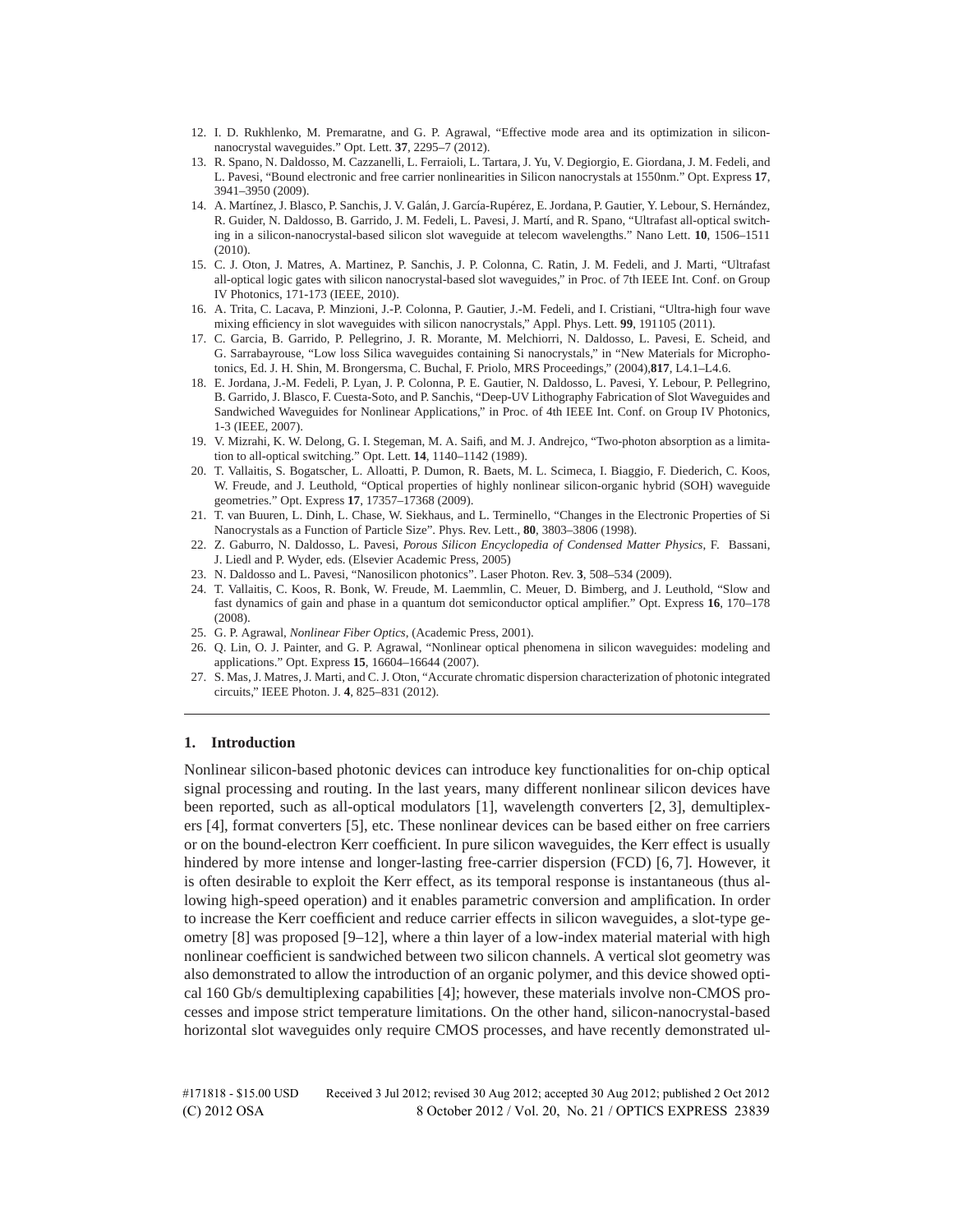trafast all-optical modulation capabilities and good nonlinear properties [13–16]. In this paper, we study the nonlinear ultrafast dynamics of this type of waveguide, where we show that the effect of carriers is greatly reduced as compared to silicon channel waveguides. We also report quantitative measurements of nonlinear absorption of these waveguides. Finally we show simulation results which fit the experimental data and provide estimations of the nonlinear parameters and figures of merit of the waveguides.

## **2. Fabrication**

Slot samples were fabricated starting from silicon–on–insulator (SOI) wafers with 220 nm Si thickness. On top of the Si layer, a 100 nm–thick layer of silicon–rich silica  $(SiO<sub>x</sub>)$ was grown by plasma-enhanced chemical vapor deposition (PECVD) using a gas ratio of  $[N_2O/SiH_4] = 180/20$  subsequently annealed at 1000 °C in N<sub>2</sub> ambient for 210 s. The nominal amount of silicon excess was 16% and Silicon-nanocrystals had an average size of 4 nm. The value of Si-excess was determined by using the X-ray photoelectron spectroscopy (XPS) and the average size of formed Si-nc was determined by means of the Energy Filtered Transmission Electron Microscopy EFTEM. Both these techniques are well described in [17]. The top layer of the slot structure was fabricated using an hydrogenated amorphous silicon layer. Annealing temperature was set to 400°C to avoid the silicon crystallization process. The nano-slot fabrication process was previously optimized in order to obtain a low-loss and high nonlinear performance as described in [18]. Waveguides were patterned with deep-UV lithography and etched down to the buried oxide to form channels as the ones reported in [14, 16]. The whole layout was covered with silica after the etching process as shown in Fig. 1. On the other hand, two Si strip waveguides were fabricated for comparison, always starting from SOI wafers patterned with deep-UV lithography. Their dimensions were  $445 \times 220$  nm for transverse-electric (TE) polarization and  $485 \times 220$  nm for transverse-magnetic (TM) polarization, both with a length of 25 mm. The slot waveguide, where the TM-polarized mode was excited to exploit the E-field magnification effect in the slot region, was 7 mm long.



Fig. 1. Silicon-nanocrystals (Si-nc) slot waveguide schema. Top made of amorphous silicon (a-Si) and bottom of crystalline silicon (c-Si). Refractive index of the Si-nc layer was measured from a thick Si-nc sample using the m-lines technique.

#### **3. Nonlinear loss measurements: Im**(γ)

First, we characterized the nonlinear loss in all the samples under test. Two-photon absorption (TPA) is a well-known process in silicon waveguides, and can be considered as the imaginary part of the gamma coefficient using the differential equation derived in [19]:

$$
\frac{dP}{dz} = -\alpha P(z) - 2|Im(\gamma)|P(z)^2 \tag{1}
$$

where *P* is the signal power through the waveguide,  $\alpha$  is the linear loss of the waveguide, and Im( $\gamma$ ) is the imaginary part of the  $\gamma$  coefficient (we use the absolute value because we want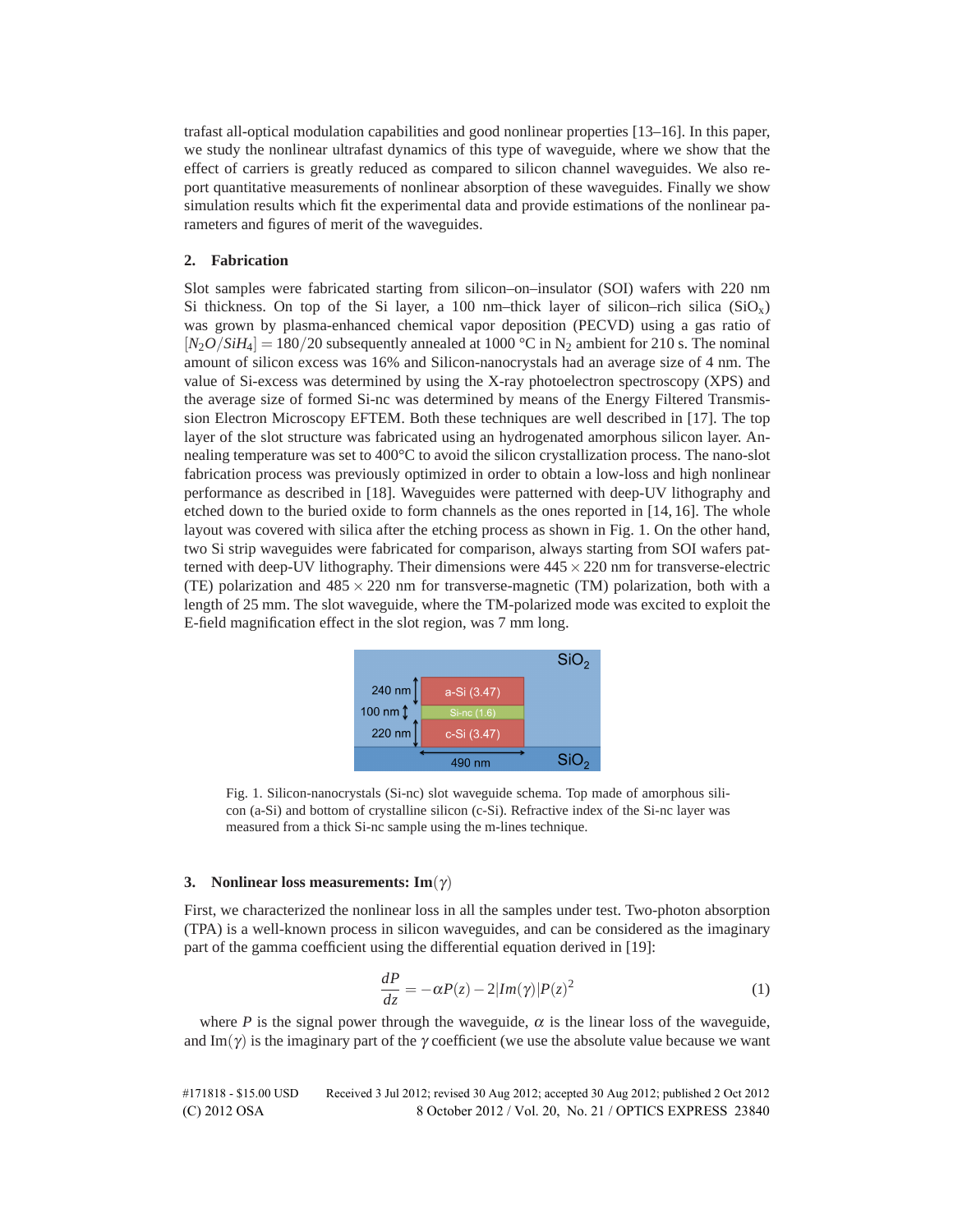to stress its loss character in the equation with a negative sign). The solution of the differential equation shown in Eq. (1) after a distance *L* is given by:

$$
P(L) = \frac{e^{-\alpha_0 L}}{1 + 2|Im(\gamma)|L_{eff}P_0}P_0
$$
\n(2)

where  $P_0$  is the input power in the waveguide and  $L_{eff}$  the effective length:

$$
L_{eff} = \frac{1 - e^{-\alpha_0 L}}{\alpha_0} \tag{3}
$$

Therefore the impact of nonlinear losses  $(T_{NL}^{-1})$  on the overall transmission can be calculated as the ratio between the transmission at high power  $(T_{HP} = P(L)/P_0)$  and the transmission at low power ( $T_{LP} = e^{-\alpha_0 L}$ ). In particular the inverse of  $T_{NL}$  turns out to be a linear function of  $P_0$ :

$$
T_{NL}^{-1} = \frac{T_{LP}}{T_{HP}} = 1 + 2|Im(\gamma)|L_{eff}P_0
$$
\n(4)

As a consequence, if we plot this ratio as a function of  $P_0$ , the slope of the curve can give us the two-photon absorption coefficient of the waveguide as in [20]. However, this equation is only valid for instantaneous transmission values. We find that when a pulsed signal  $P_0(t)$  is launched into the waveguide, the measured transmission is time averaged, so defining  $\tilde{T}$  as the integrated transmission along the duration of the pulse, the equivalent nonlinear loss  $\tilde{T}_{NL}^{-1}$  can be expressed as:

$$
\tilde{T}_{NL}^{-1} = \frac{\tilde{T}_{LP}}{\tilde{T}_{HP}} = \frac{\int P_0(t)dt}{\int \frac{P_0(t)}{1 + 2|Im(\gamma)|L_{eff}P_0(t)}dt}
$$
(5)

If the pulsed signal has a rectangular shape, one can use Eq. (4), but if the shape is different, the integral in Eq. (5) must be solved, as the result differs significantly. The reason for this variation is the fact that the flanks of the pulse are not affected as hardly by TPA as the peak. Therefore, the overall energy transmission is higher than for the case of cw excitation. For the particular case of a *sech*<sup>2</sup> shape, which corresponds to the output of our laser, emitting 1-ps pulses with a repetition rate of 20 MHz and a central wavelength of 1539 nm, the time dependent power can be expressed by:

$$
P_0(t) = P_{0\text{peak}} \text{sech}^2\left(\frac{t}{\tau}\right) \tag{6}
$$

and substituting Eq. (6) in Eq. (5) and solving the integral, one obtains:

$$
\tilde{T}_{NL}^{-1} = \frac{\tilde{T}_{LP}}{\tilde{T}_{HP}}\bigg|_{\text{sech}^2 \text{ shape}} = \frac{\sqrt{\delta(\delta+1)}}{\ln(\sqrt{\delta} + \sqrt{\delta+1})} \text{ where } \delta = 2|Im(\gamma)|L_{eff}P_{0\text{peak}} \tag{7}
$$

We measured the  $\tilde{T}_{LP}$  and  $\tilde{T}_{HP}$  parameters by putting a variable attenuator at the laser output and using a power-meter. The experimental results are shown in Fig. 2, together with the fitting curves obtained using Eq. (7) in order to extract the Im( $\gamma$ ) parameter shown in Table 1. It is worth noting that the Im( $\gamma$ ) of slot waveguides is much lower than that of TE strip waveguides. This can be easily explained considering that in the slot structure the main part of the optical field is confined within the region containing silicon oxide doped with silicon nanocrystals, which have a band-gap higher than that of crystalline Silicon as theoretically and experimentally demonstrated by several authors in the past years [21–23]. The low value of Im( $\gamma$ ) measured in TM strip waveguide is due to the fact that the mode largely extends in the  $SiO<sub>2</sub>$  cladding.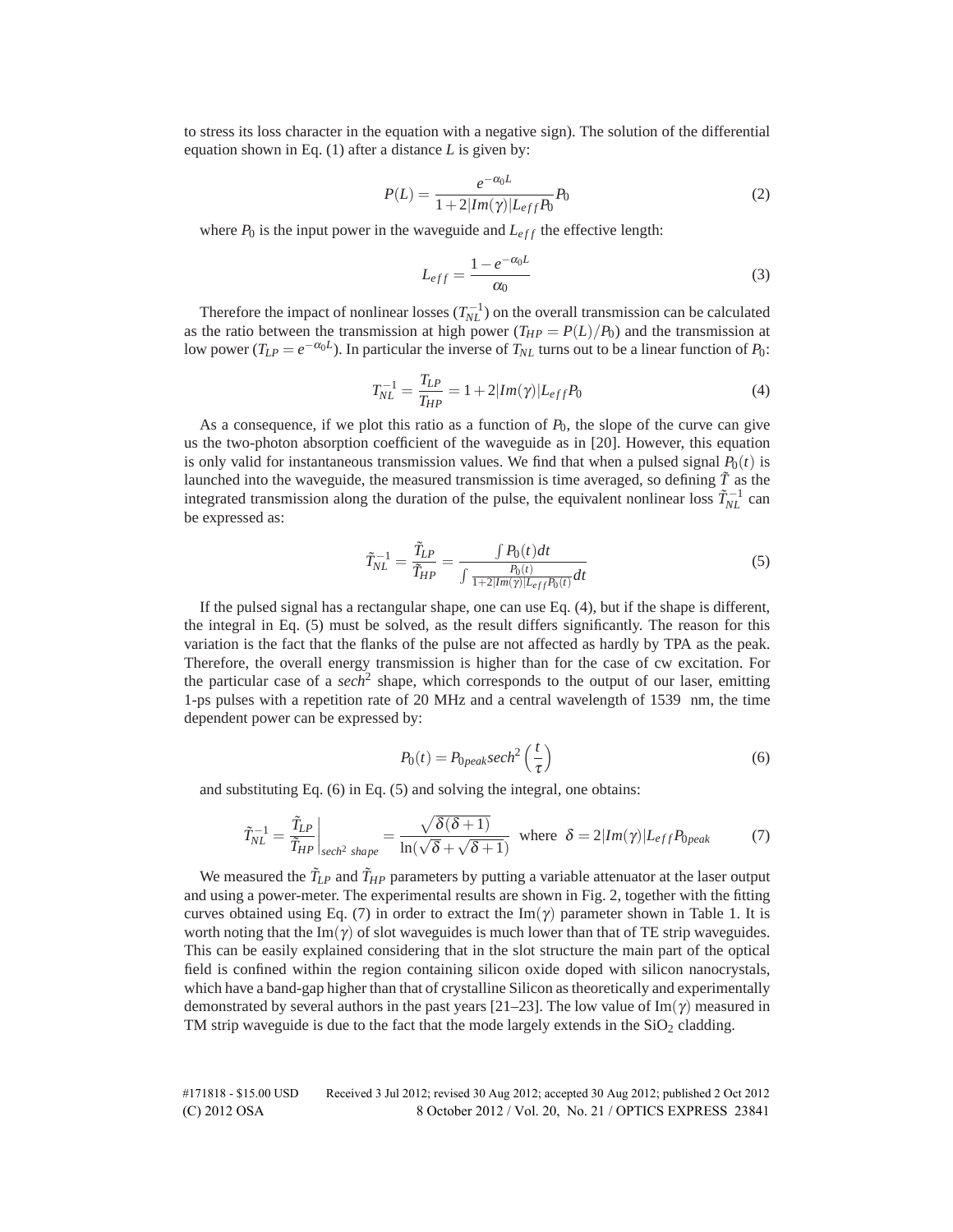

Fig. 2. Transmission versus waveguide peak power (note the difference in the y-scale among the three plots). Solid line shows the fit for  $sech<sup>2</sup>$  pulses using Eq. (7).

#### **4. Time-resolved measurements**

Time resolved measurements were performed in order to distinguish Kerr and TPA from carrier effects, using the technique described in [24]. The set-up is shown in Fig. 3. We split the 1 ps pulse into three pulses: the most intense acts as a pump, while the two weaker pulses (reference and probe) are frequency shifted by two acousto-optic modulators (respectively by 80 MHz and 80.04 MHz ) and recombined with a fixed probe-to-reference delay of 10 ns. All the pulses are then coupled inside the waveguide under test and the time-delay between probe pulse and pump pulse is changed by means of a variable delay line. At the output, the probe and reference pulses are re-synchronized by a 10 ns delay-line and their beating signal is recovered by a lock-in amplifier.



Fig. 3. Time resolved characterization setup. PD: photodiode, PC: polarization controller, AOM: acousto-optic modulator.

In Fig. 4 we observe the impact on transmission through the considered structures of both Kerr and carrier effect. The two effects produce opposite phase shifts because Kerr-effect increases the refractive index ( $\Delta n > 0$ ) and carriers decrease it ( $\Delta n < 0$ ). The dynamics of these processes are also very different. During the pump pulse, an instantaneous phase change is due to Kerr effect; conversely after the pump pulse is gone, there is a phase response due to the carrier plasma effect (generally indicated as free-carrier dispersion - FCD) with positive sign that decays only on a much longer nanosecond time-scale. In order to investigate any degradation effects we exposed the waveguide to a high optical power for 1h and we did not observe any changes of the nonlinear optical performance.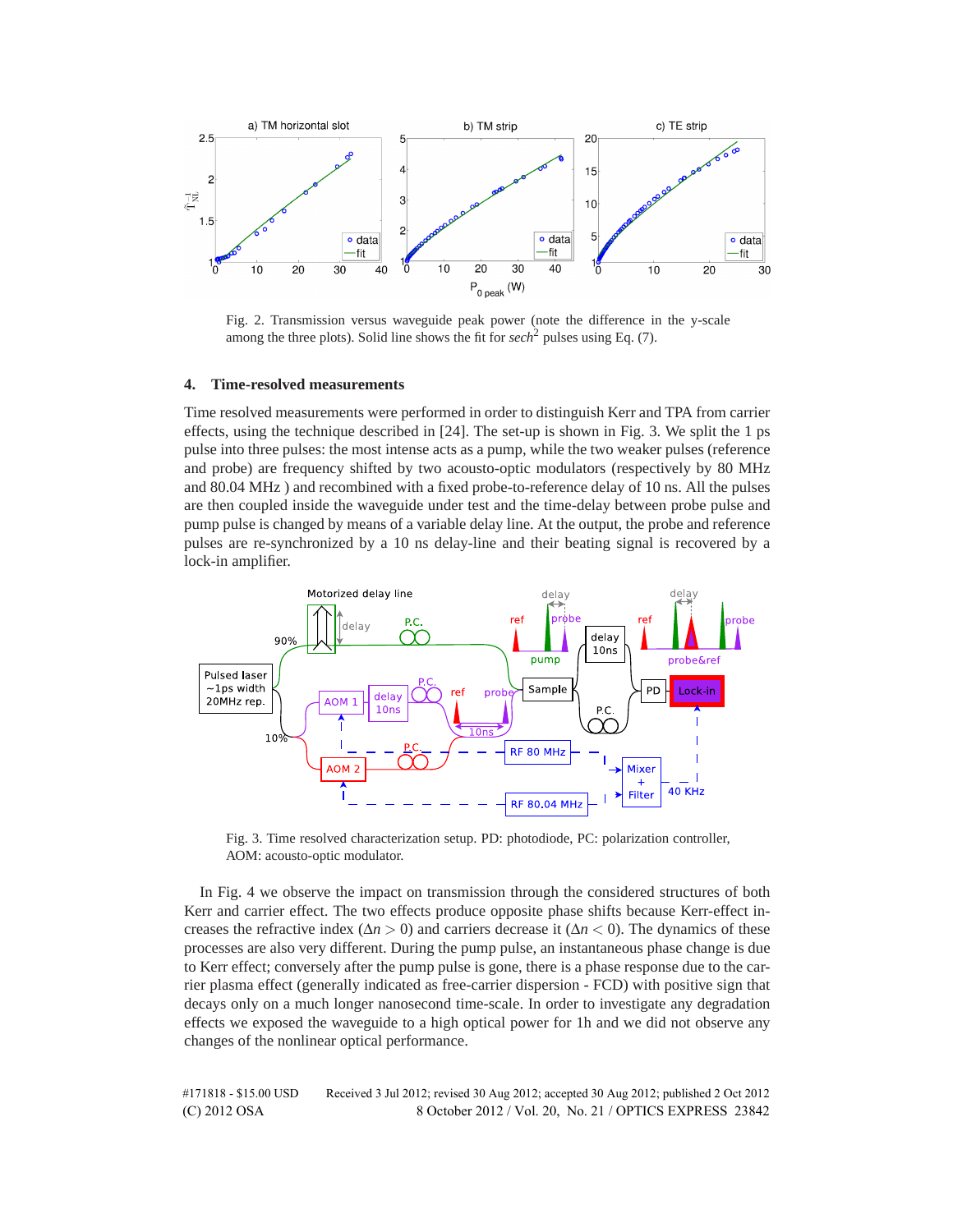## **5. Time-resolved simulations**

In order to evaluate the propagation of pump and probe pulses in the optical waveguides and to fit  $\text{Re}(\gamma)$  we applied the split-step simulation method to the nonlinear Schrödinger equation (NLSE), considering the attenuation, dispersion, TPA, Kerr nonlinearity and the FCD effect. Using this method the overall propagation-length is divided in a series of steps significantly smaller than both the pulse dispersive length and the nonlinear length [25, 26]. In the simulation program we inserted the experimentally measured waveguide losses, group velocity dispersion (measured using the technique reported in [27]) and TPA coefficients obtained in section 3. Raman, pulse self-steepening, and higher-order dispersion terms terms have been neglected. The effect of free carriers has been taken into account as in [26], where a carrier density averaged through the waveguide section is assigned to each simulation step. Carrier generation rate is governed by the TPA coefficient, while carrier decay time is assumed to be much longer than the pulse duration. Finally the FCA and FCD coefficients dictate the effect of the carriers on the instantaneous absorption and refractive index of the waveguide respectively. We have considered the FCA and FCD parameter definitions shown in Ref. [26]. In Table 1 we show all the parameters used in the simulation, except for the FCA coefficient, as from the experiment the effect of FCA was too weak to get a reliable estimation. By means of numerical simulations we obtain the envelope and the phase of the pump, probe and reference pulses at the waveguide output.The output of the lock-in amplifier is the amplitude and the phase of the beatings produced by the heterodyne signal. This magnitude is the Fourier component at 40 kHz of the sum of the reference and probe signals. As the central frequencies of these two pulses differ in 40 kHz, this is equal to the overlap integral of their complex envelopes *E*ref and *E*probe, obtaining:

$$
|T_A|e^{j\phi} = \frac{\int E_{\rm ref}(\tau) E_{\rm probe}^*(\tau) d\tau}{\int |E_{\rm ref}(\tau)|^2 d\tau}
$$
(8)



Fig. 4. Time resolved measurements (blue dotted curves) and simulations (red continuous curves). Samples (a)TM-slot (0.75 and 1.5 W peak power) (b)TM-strip (1 and 3 W peak power) (c)TE-strip (0.75 and 1.5 W peak power).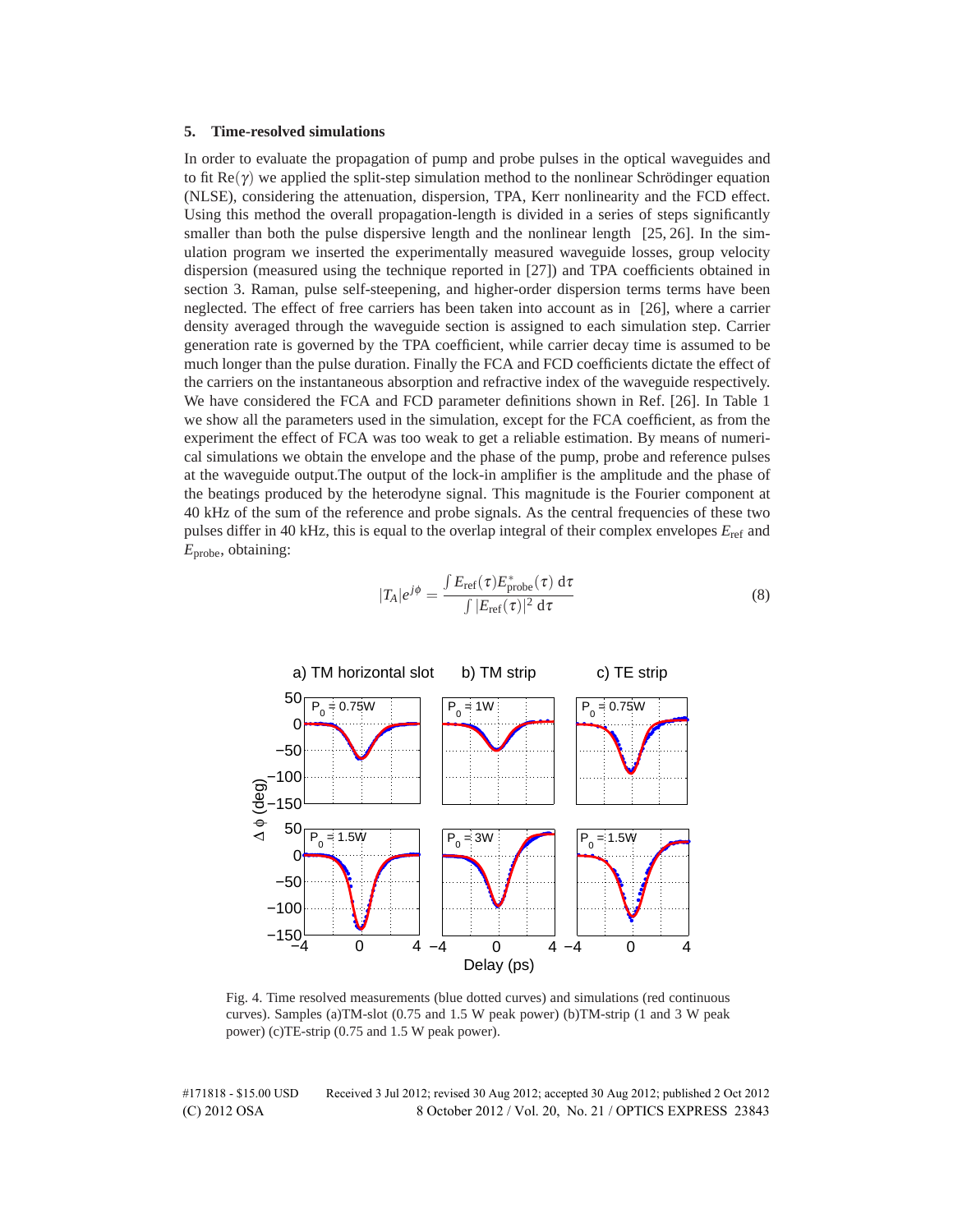where  $T_A$  and  $\phi$  are the amplitude and phase measured by the lock–in amplifier. To evaluate  $\text{Re}(\gamma)$  from the experimental data we performed numerical simulations (using a routine based on the split-step propagation method) in order to identify the  $\text{Re}(\gamma)$  value yielding the best fit of the phase curve for each structure. In order to check for the results consistency we performed the experiments at two different power levels, obtaining two slightly different  $\text{Re}(\gamma)$ -values for each structure. In Table 1 we report for each waveguide the average  $\text{Re}(\gamma)$ -value and its mean absolute deviation. The obtained results confirm that the slot-TM waveguide exhibits a higher nonlinear efficiency with respect to strip waveguides, that can be attributed to the high field confinement and to the interaction with silicon nanocrystals.

Table 1. Extracted linear and nonlinear parameters from the experiment for the three samples: the horizontal slot, the  $485 \times 220$  nm TM strip and the  $445 \times 220$  nm TE strip waveguide. Dispersion values obtained with the technique shown in paper [27].

| Sample                                                          | TM slot        | TM strip        | TE strip        |
|-----------------------------------------------------------------|----------------|-----------------|-----------------|
| Coupling loss (dB)                                              | 8              | 6               | 6               |
| Propagation loss (dB/cm)                                        | 12             | 1.9             | 4.9             |
| $L_{eff}$ (mm)                                                  | 3.1            | 15.2            | 8.3             |
| Dispersion $(ps/(km\cdot nm))$                                  | $-1110$        | $-19800$        | $-1200$         |
| $Im(\gamma)$ (W · m) <sup>-1</sup>                              | $-11.8$        | $-5.4$          | $-68.1$         |
| $Re(\gamma)$ (W · m) <sup>-1</sup>                              | $428 \pm 8$    | $30 \pm 3$      | $235 \pm 30$    |
| $FOM = \frac{1}{4\pi} \frac{Re(\gamma)}{ Im(\gamma) }$          | $2.9 \pm 0.06$ | $0.44 \pm 0.05$ | $0.27 \pm 0.05$ |
| effective FCD $\frac{-\sigma_n}{A_{eff}}$ (10 <sup>-15</sup> m) |                | 21              | 28              |

# **6. Results and conclusion**

The first significant result is that phase measurements clearly show that the slot waveguide not only has a low TPA but also that free carriers have a negligible role. This is clear from Fig. 4 where the phase-curve is only slightly affected by the free-carrier contribution. On the contrary the response of strip waveguides shows a long tail with Δ*n <* 0 for delay times longer than 1 ps. This is confirmed by the FCD parameter, defined in [26] and shown in Table 1 (we have considered the effective FCD, which is normalized with the effective area, making it a device parameter like γ, rather than a material parameter). This feature considerably reduces the undesired patterning effects when modulating a real bit pattern. On the other hand, the figure of merit (FOM) given by the ratio between Kerr effect and TPA is also significantly higher in the slot waveguide than in the strip waveguides:  $2.9 \pm 0.06$  for the slot,  $0.44 \pm 0.05$ and  $0.27 \pm 0.05$  respectively for the TM and TE strip waveguides, as reported in Table 1. It is worth underlining that the FOM obtained by the TE and TM waveguides well agree with the values reported by state of the art all-silicon waveguides [10].

All these findings can be explained by the fact that in the slot waveguide, a considerable amount of energy travels through the slot layer, which provides a very efficient Kerr effect [16] and a weak TPA. Nevertheless we note that the optical performance of such waveguides depends on their structure as well as on the conditions of deposition of both the silicon nanocrystals layer and the Si top layer. It is interesting to highlight that considering different waveguide diameters it is possible, according to [12], to greatly reduce the effective area and increase the amount of energy traveling through the slot region in comparison to the current waveguide design. That would allow increasing the beam intensity in the structure thus boosting the nonlinear effects, provided that the increase of coupling losses do not completely overtake the advantages given by the optimized structure. On the other hand, comparing the TM and TE strips, we find